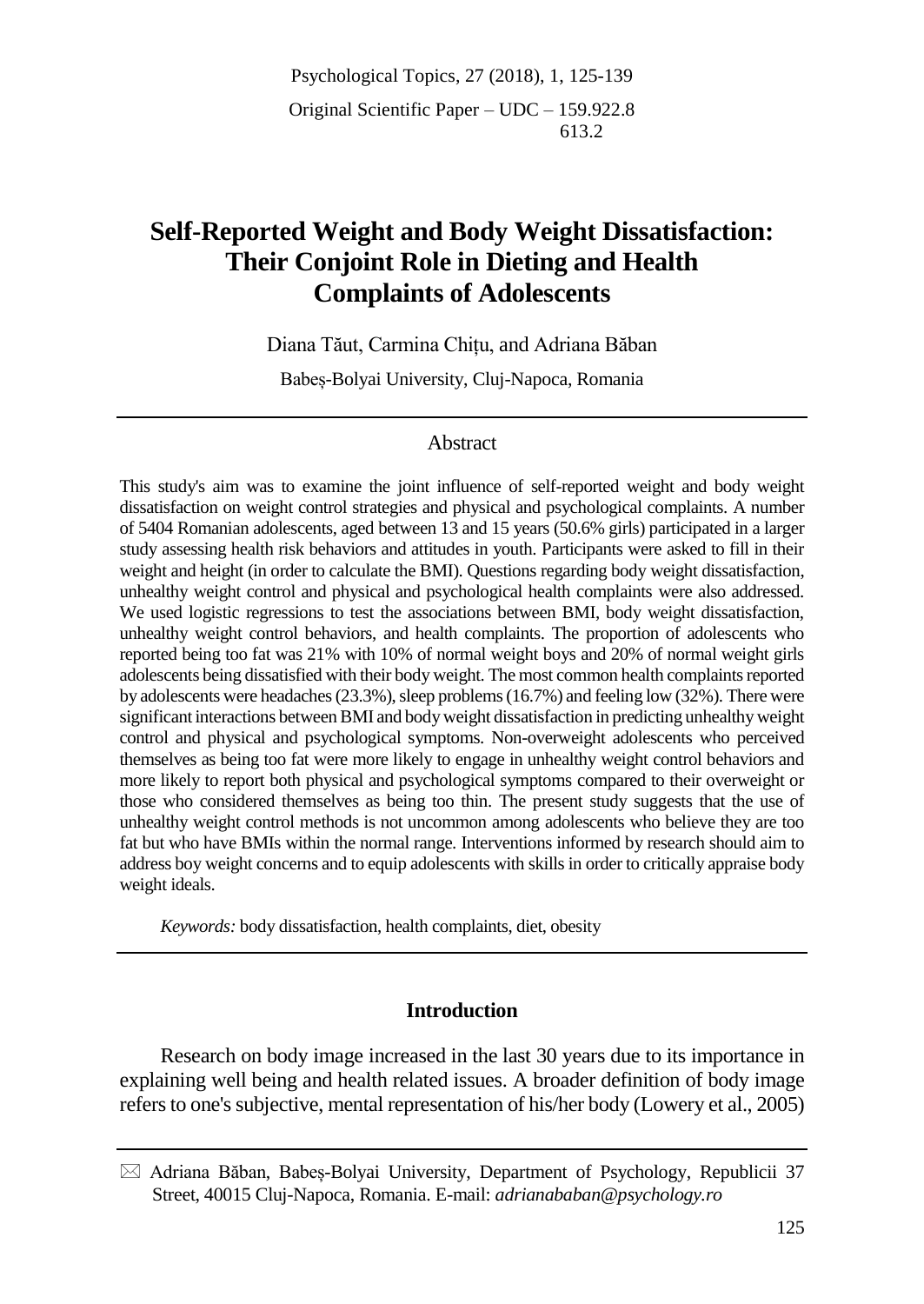and encompasses a person's perceptions, thoughts and feelings about his/her body (Grogan, 1999; Muth & Cash, 1997). It is constructed through both self-observation and socialization and includes complex interactions among attitudes, emotions, memories and experiences, just to name a few (Lowery et al., 2005).

However, most research focused on body image approached a narrower definition of the concept: dissatisfaction with weight, more exactly desire to be thinner (Grogan, 1999). Following this line, Stice and Shaw (2002) defined body dissatisfaction as negative subjective evaluations of one's physical body. This evaluation can refer to figure, weight, stomach or hips or it is operationalized as the difference between current and ideal weight (Cash, 2012). However, this conceptualization is limited and not very accurate because someone can be satisfied with his or her body even if it is far away from the ideal weight (Polivy & Herman, 2002). A more appropriate way to assess body dissatisfaction is to ask people directly how satisfied/ dissatisfied they are when it comes to their bodies. While most studies in the last 30 years have focused on disentangling the psychosocial correlates and consequences of body images in girls and women, this is changing since recent work also includes boys and men (Tiggemann, 2004). The need to understand the impact of body image on health for both men and women is not questionable anymore.

Body dissatisfaction is influenced by a series of variables, summarized in the Tripartite Model (Stice & Shaw, 2002). According to this model, the risk factors that directly influence body dissatisfaction are body mass, thin-ideal internalization, and perceived pressure to be thin. Regarding body mass, there are studies showing that it explains only a small variance of body dissatisfaction (Stice, Hayward, Cameron, Killen, & Taylor, 2000) while the majority of others have shown a positive relation between these two concepts with high body mass being predictive for increased body dissatisfaction. More exactly, women and girls who are objectively heavier tend to be less satisfied with their bodies, and also have lower global self-esteem than thinner women (Schwartz & Brownell, 2004).

The second factor, pressure to be thin is the result of a wide variety of sociocultural sources such as mass media, family, peers, partners (Byely, Archibald, Graber, & Brooks-Gunn, 2000). Thin-ideal internalization is considered to be a causal risk factor for body image dissatisfaction. The concept refers to the extent to which an individual cognitively "buys into" socially defined ideals of attractiveness and engages in behaviors designed to produce an approximation of these ideals (Thompson, Heinberg, Altabe, & Tantleff-Dunn, 1999). The thin-ideal body image for women is reinforced by the social environment. Sources such as mass media, family (e.g. Mellor, McCabe, Ricciardelli, & Merino, 2008) and peers set a series of expectations that highlight the benefits of thinness such as social acceptance and academic success (Stice & Shaw, 2002). Studies analyzing the relation between perceived pressure to be thin, body dissatisfaction and initial body concerns arrived at mixed results. While a part of the research showed stronger effects for individuals with initial body image concerns (Hamilton & Waller, 1993; Heinberg & Thompson,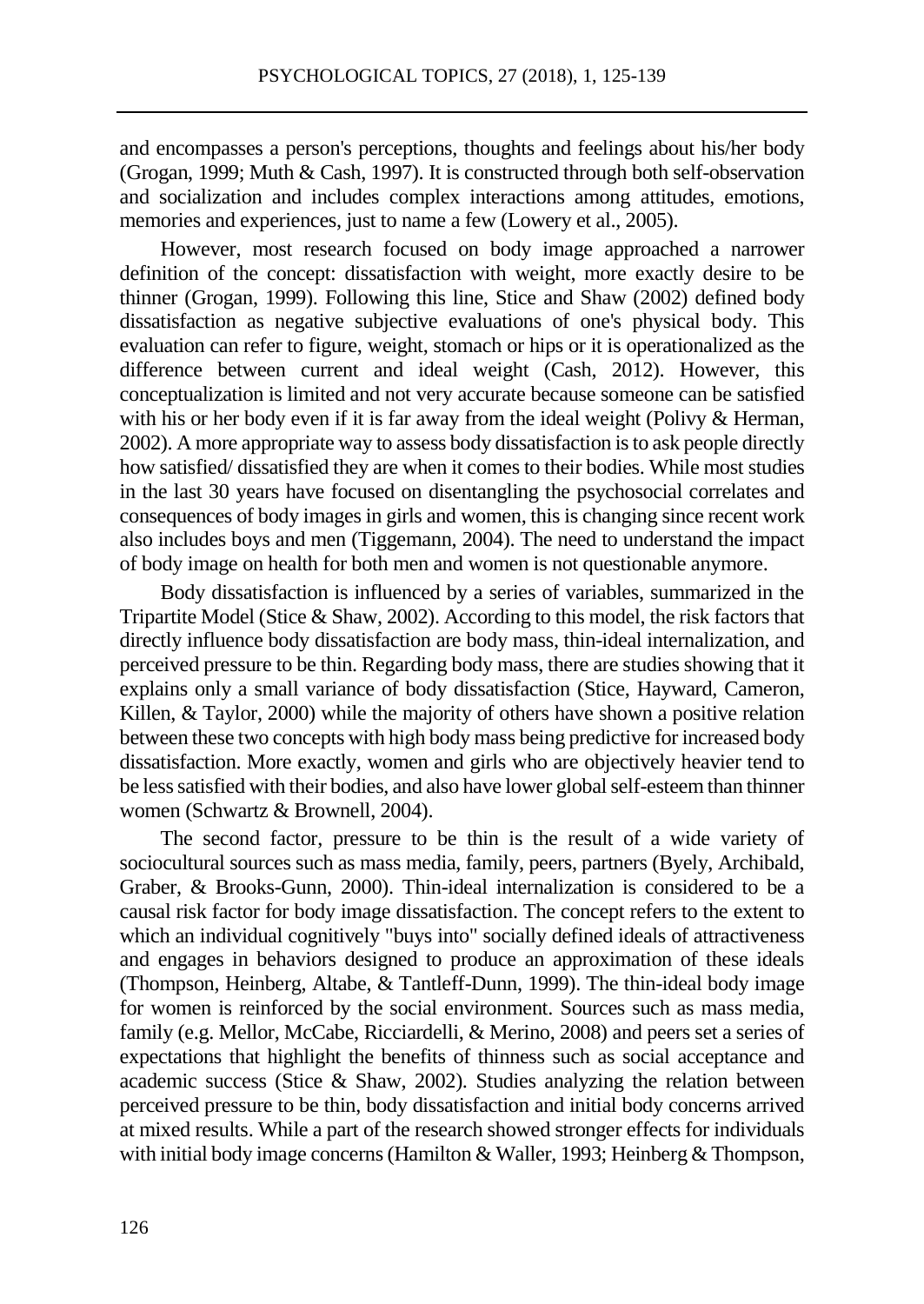1995; Irving, 1990; Posavac, Posavac, & Posavac, 1998), others could not replicate these effects (Richins, 1991; Thornton & Maurice, 1997).

Among the main consequences of body dissatisfaction, as proposed by Stice and Shaw (2002), are dieting and negative affect. Body dissatisfaction leads to dieting via the belief that this is an effective way to lose weight. However, repeated dieting increases the risk for subsequent health problems. Following this line, some authors investigated the impact of body dissatisfaction on dieting. Not only that body dissatisfaction is a risk factor for developing eating disorders, but studies consistently showed that body dissatisfaction is a key element of maladaptive eating (Cooley & Torey, 2001). Moreover, longitudinal studies identified body dissatisfaction as one of the predictors of eating and dieting problems (Attie & Brooks-Gunn, 1989; Heatherton, Mahamedi, Striepe, Field, & Keel, 1997; Killen et al., 1996; Stice & Agras, 1998). Whereas adolescents engage in both healthy weight control strategies (healthy eating and regular exercise) and unhealthy weight behaviors (skipping meals, laxative/diuretic use, vomiting, increase in smoking) (Neumark-Sztainer, Story, Resnick, & Blum, 1996), longitudinal studies showed that unhealthy weight control behaviors predict increases in body mass index (Neumark-Sztainer, Wall, Story, & Standish, 2011). Although in the short-term a restrictive diet may be helpful in losing weight, when it comes to longer term, benefits are questionable. What is more, dysfunctional weight control strategies are associated with other risk behaviors such as substance use, risky sexual behaviors and suicide attempts (French, Perry, Leon, & Fulkerson, 1994; Neumark-Sztainer et al., 1996; Patton, Johnson-Sabine, Wood, Mann, & Wakeling, 1990). These are, in turn, related to an increased prevalence of depression (Denniston, Roth, & Gilroy, 1992), anxiety, and lowered self-esteem (Thompson & Altabe, 1991) in these adolescents. Problems in body image, also have a negative influence on self-reported health of adolescents, due to increased awareness of bodily changes as the attention becomes focused more to self (Field, 2004). A study of Meland, Haugland, and Breidablik (2007) showed, in a Health Behavior in School-Aged Children (HBSC) study of Norway adolescents, that body dissatisfaction was associated with poorer self-reported health, even after controlling for potential confounders such as age or gender. A more recent survey using HBSC data from 2002 to 2014 in 33 countries showed that for girls in 12 countries and for boys in 4 countries, the association between self-reported overweight status and adolescents' health complaints increased with time. Teens who considered their body as being too fat reported more psychosomatic health complaints compared to those who did not experience body dissatisfaction (Whitehead et al., 2017).

However, to this date, there are no studies to examine the relationships between body weight, weight dissatisfaction (considering oneself as being too thin or too fat) and health concerns in representative samples of youth. The present study closes this gap by specifically tapping into the relationships between these variables. Thus, our aim is to examine the joint influence of body mass index (BMI) and body weight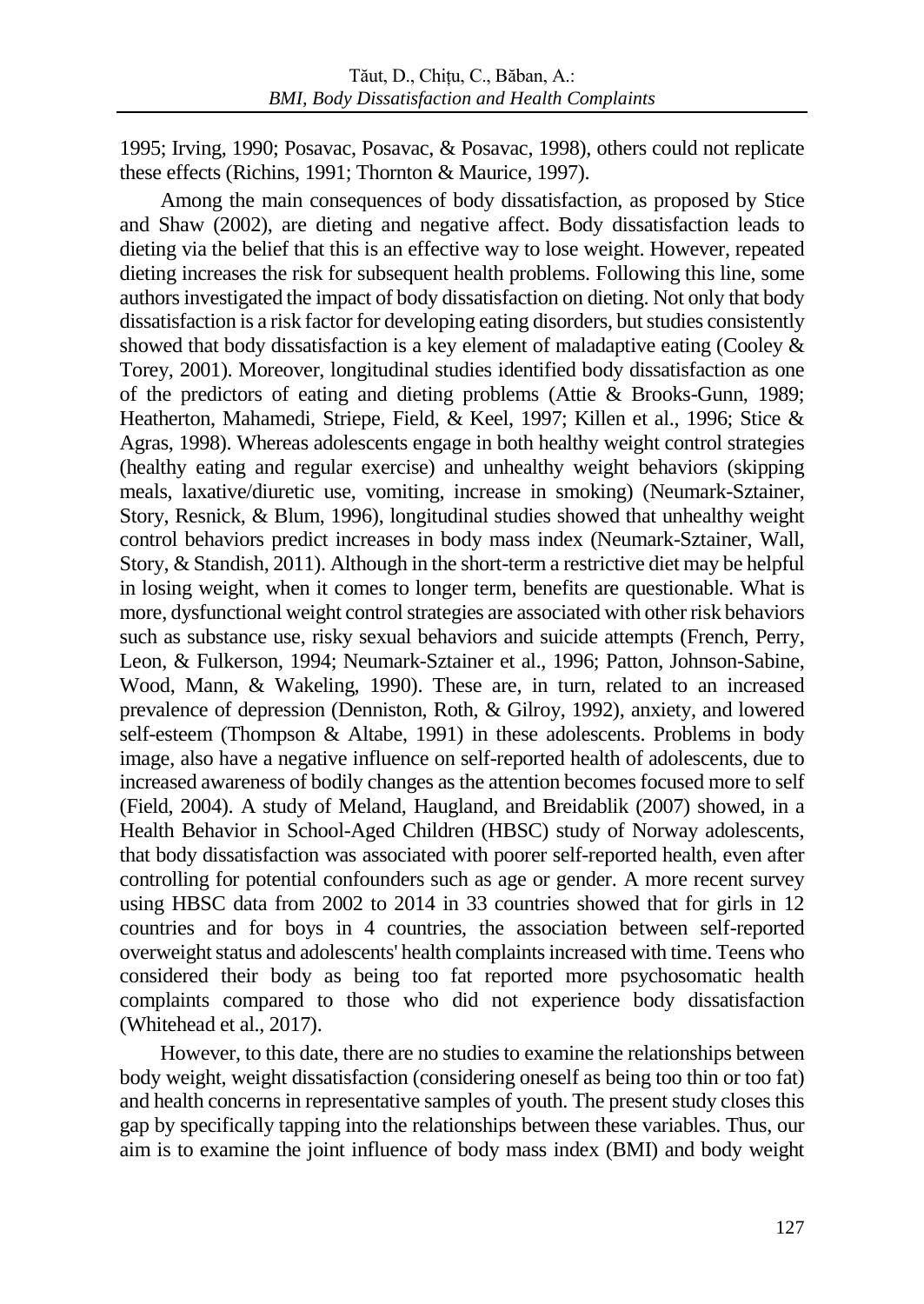dissatisfaction on weight control strategies and physical and psychological complaints. Our assumptions are that, adolescents who consider themselves as being too fat will display more dysfunctional weight control strategies and report more psychological and physical complaints than those considering themselves as being too thin, regardless of the self-reported BMI.

### **Methods**

The present study draws on the Romanian data (for 2014) collected in Health Behavior in School-Aged Children (HBSC) study, a cross-national survey that collects data every 4 years regarding 11 to 15 years old adolescents' self-reported health and health behaviours, well-being, social capital etc. (Currie et al., 2014). The study received the ethical approval of Babes-Bolyai University prior to collecting the data and individual informed consents were obtained from the school principal, parents and adolescents participating in the study.

#### **Participants and Procedure**

A total of 5404 adolescents from 150 schools across Romania (*Mage* = 13.23,  $SD = 1.65$ ), from which 50.6% were girls, filled in, during school classes, the questions regarding height and weight, body weight dissatisfaction, weight control behaviours, and health complaints. The answers were anonymous and sealed in envelopes after completion and adolescents were informed that they could choose not to answer or withdraw from the study at any point.

### **Measures**

In order to calculate the **BMI**, participants were asked to indicate their height in meters (without shoes) and approximate body weights (without clothes) in kilograms. Body mass index was calculated by dividing the participants' weight in kilograms by their height in meters squared  $(kg/m<sup>2</sup>)$ . In addition, there were questions regarding **body weight dissatisfaction** (*Do you think your body is ... 1 - much too thin; 2 - too thin; 3 - about the right size; 4 - too fat; 5 - much too fat?),* **unhealthy weight control** *(Which of the following things have you done in the last 12 months in order to lose weight?).* Participants had to tick (*Yes*/*No*) whether they ever used *skipping meals, smoking, vomiting, using pills,* and *restricting diet to one or more foods*, respectively, in order to lose weight*.* The test-retest stability of the responses to weight control practices was very good in previous studies, while the stability of responses in attempts to control weight during the previous 12 months was found to be excellent (ICC = .90;  $95\%$  CI = .87-.92) (Currie et al., 2006).

Health complaints were tapped into by asking adolescents *How often you experienced health complaints such as: (1) headache, (2) stomach-ache, (3)*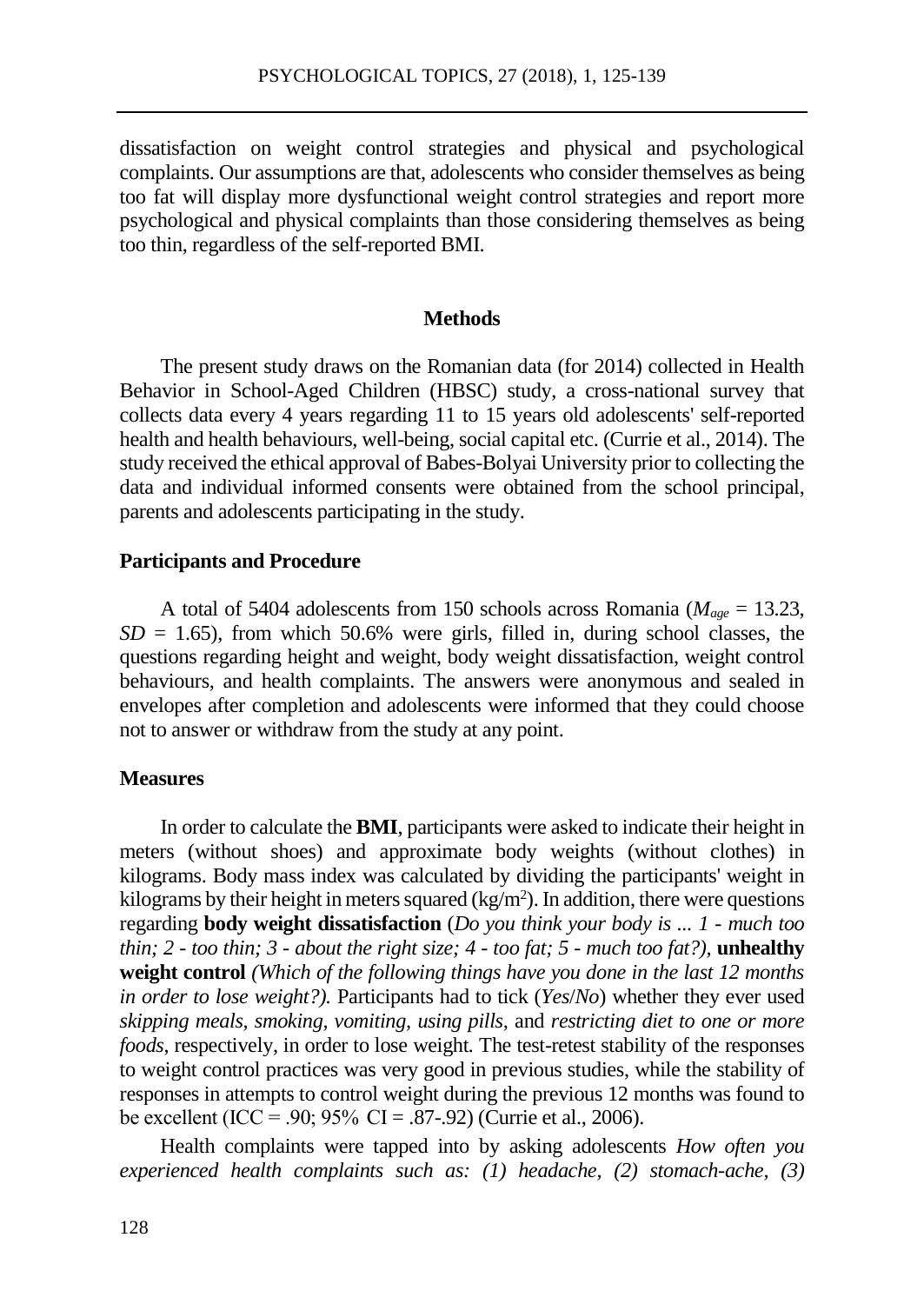*backache, (4) feeling dizzy, (5) feeling low, (6) irritability or bad temper, (7) feeling nervous, and (8) difficulties in getting to sleep*, (on a scale ranging from 1 *- about every day; 2 - more than once a week; 3 - almost every week; 4 - almost every month; 5 - rarely or never*). The first four health complaints were defined as somatic and the latter four as psychological health complaints. Health complaints were further coded into absent (if were reported rarely or never) and present (scale answers ranging from 1 to 4).

# **Data Analysis**

First, we reported the percentages of adolescents who reported body dissatisfaction, by computing a dichotomic variable with two modalities: too thin (aggregate of *much too thin* and *a bit too thin*) and too fat (*much too fat* and *a bit too fat*) and removed from the analysis the participants who thought their weight was fine. These percentages were reported based on weight status (normal weight or overweight and obese), calculated using Cole, Bellizzi, Flegal, and Dietz (2000) cutoff points for overweight and obesity.

In order to address the main objectives of this study, we retained for the analyses all cases  $(N = 5404)$ , regardless of the BMI status. Further, we reported the percentages of adolescents using unhealthy weight control strategies (those answering "yes" to using one of the above mentioned strategies) and those reporting health complaints (on a weekly basis or more frequently). Multinominal logistic regressions were run to test the possible joint effects of BMI and body dissatisfaction on unhealthy weight control behaviours as well as on types of health complaints.

#### **Results**

# **Prevalence of Body Weight Dissatisfaction, Unhealthy Weight Control Strategies and Health Complaints**

In the total sample (aged 11-15), 26.6% of the boys and 11.6% of the girls were classified as overweight and obese according to the cut-offs used for this study. Moreover, in the total sample, 19% of adolescents felt they were too thin, whereas 21% thought they are too fat. Interestingly, when we split data by BMI status (normal weight vs. overweight/obese), the results showed that 20% of the girls and 10% boys within the range of normal weight considered themselves 'too fat'. Unsurprisingly, the percents within the overweight/obese group were higher with 50% of the boys and 66% of the girls perceiving themselves as being "too fat".

Adolescents had been used the following weight control strategies in the previous year as follows: skipping meals 24.6%, smoking 7.25%, vomiting 4.4%, using pills 2%, restriction of diet to one or more foods 11.55%.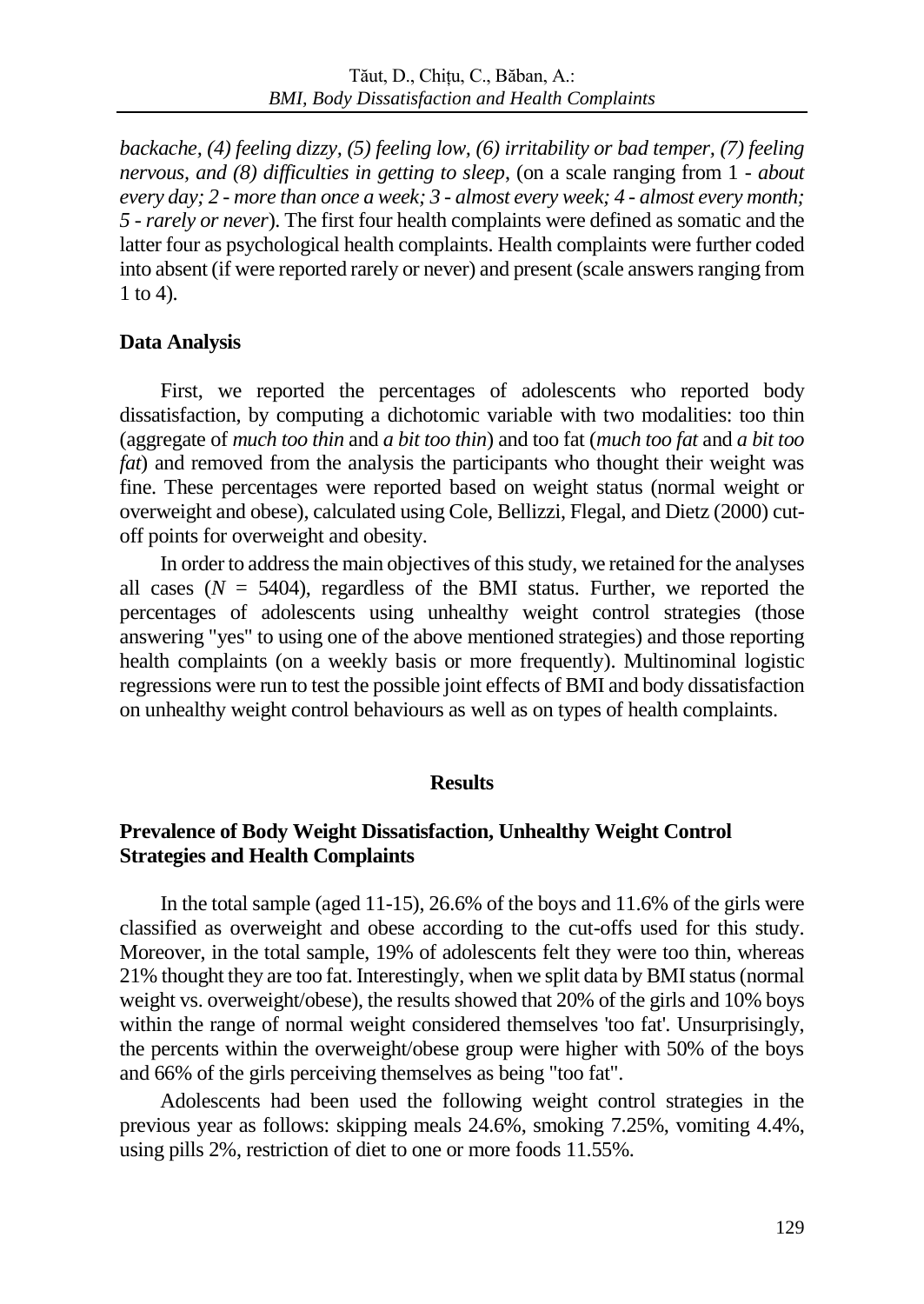The most common health complaints reported by adolescents were headaches (23.3%) and sleep problems (16.7%). As for psychological health complaints, about one third (32%) of adolescents reported "feeling low" during the past week.

### **BMI, Body Weight Dissatisfaction and Unhealthy Weight Control Strategies**

In a second step, we investigated the relationship between BMI and unhealthy weight control strategies as moderated by body weight dissatisfaction (being too thin/too fat). In these analyses, we used BMI as a continuous variable, from lower to higher values.



Panel A. Smoking to lose weight as a function of BMI x Body weight dissatisfaction



Panel B. Skipping meals to lose weight as a function of BMI x body weight dissatisfaction

*Figure 1.* BMI and body weight dissatisfaction as predictors for unhealthy weight control strategies (Panel A and B).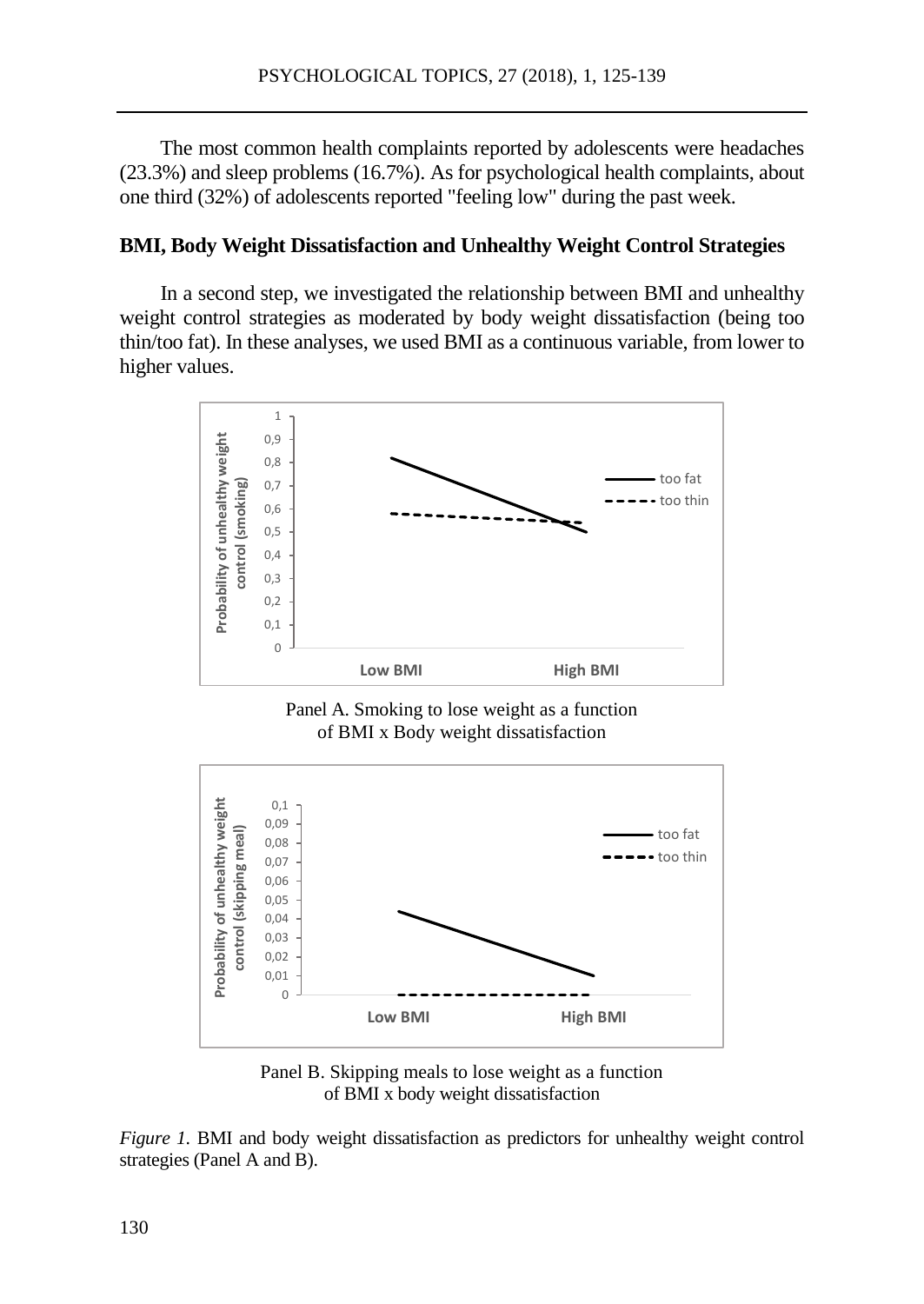The results of the multinominal logistic regression show that when using smoking to lose weight as criterion, all variables were significant predictors, with BMI (B = -.22,  $p = .01$ , OR = .76) and body weight dissatisfaction (B = -1.14,  $p =$ .039,  $OR = .31$ ) contributing significantly to it. The interaction term of BMI x body weight dissatisfaction (considering body as being either too thin/too fat) reached statistical significance also,  $B = .05$ ,  $p = .05$ ,  $OR = 1.05$ ) *(Figure 1 - Panel A)*. The figure shows an inverse relationship between BMI and weight control, modulated by body weight dissatisfaction. In particular, the effect was observed for those who had lower BMIs but considered themselves too fat and who were more likely to smoke in order to lose weight.

Separate regression analyses revealed that there was also a joint effect of BMI x body weight dissatisfaction on skipping meals (as unhealthy weight control strategy),  $B = -0.03$ ,  $p = 0.02$ ,  $OR = 0.93$ , beyond the effects of BMI and dissatisfaction alone, which did not contribute significantly to the criterion (Bs  $\lt$  .41,  $ps > .13$ ). *Figure 1 - Panel B* shows an inverse relationship between BMI and skipping meals modulated by body weight dissatisfaction (believing that one is too fat): among adolescents who considered themselves as being too fat, those with lower BMIs were more likely to skip meals as a way to control their weight compared to those with higher BMIs.

# **BMI, Body Weight Dissatisfaction and Health Complaints**

Finally, we ran multinominal logistic regression to assess the relative contribution of BMI, body weight dissatisfaction (too thin/too fat) and their interaction on physical (weekly headaches) and psychological (feeling low and having sleeping difficulties). For the sake of brevity, we detailed only the significant results, since BMI and body weight dissatisfaction were not predictive (alone or in combination) for *stomach-ache, backache, feeling dizzy, irritability or bad temper,*  and *feeling nervous.* 

For the physical health complaints, in particular headaches, the results show that while BMI did not contribute significantly to this criterion ( $B = -0.07$ ,  $p = 0.09$ ,  $OR =$ .92), both weight dissatisfaction ( $B = -.54$ ,  $p = .033$ ,  $OR = .57$ ), as well as the interaction of BMI x weight dissatisfaction ( $B = .02$ ,  $p = .03$ ,  $OR = 1.02$ ) proved significant predictors. Thus, weekly headaches were more likely to be experienced by adolescents with lower BMIs but who perceived themselves as being too fat rather than too thin. There were no differences in those scoring higher in BMI, regardless of whether they considered themselves too fat or too thin *(Figure 2 - Panel A).*

In what regards psychological health complaints, the results showed that BMI  $(B = -.76, p = .001, OR = .45)$ , body weight dissatisfaction  $(B = -14, p = .001, OR = 0.01)$ .86) and their interaction ( $B = .04$ ,  $p = .001$ ,  $OR = 1.04$ ) predicted adolescents' reports of feeling low. Those with lower BMIs who perceived themselves too fat rather than too thin were more likely to report also feeling low. There were no differences in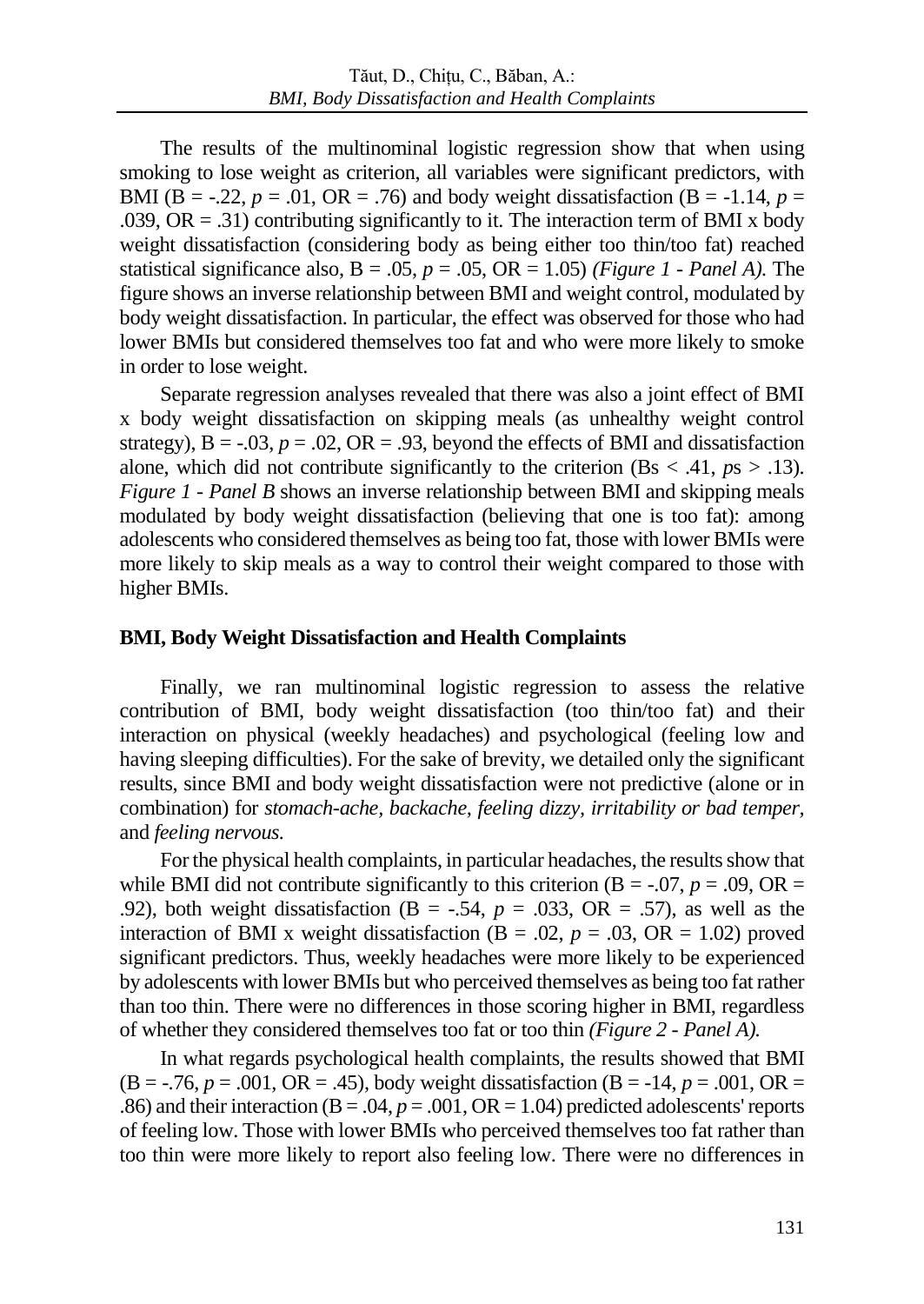those scoring higher in BMI (regardless if they considered themselves too fat or not) *(Figure 2 - Panel B)*. Finally, a similar pattern of results are observed when entering sleep difficulties as criterion: while BMI was not significant as a predictor ( $B = .08$ ,  $p = .07$ , OR = .91), body weight dissatisfaction (B = -.63,  $p = .02$ , OR = .52) and the interaction between BMI x body weight dissatisfaction  $(B = .03, p = .03, OR = 1.03)$ , respectively, were significant in accounting for the variance in self-reported sleep difficulties. Again, adolescents with lower BMIs and who considered themselves too fat had a higher risk of experiencing sleeping difficulties compared to their counterparts with higher BMI *(Figure 2 - Panel C).*



Panel A. Weekly headaches as a function of BMI x Body weight dissatisfaction



Panel B. Feeling low as a function of BMI x Body weight dissatisfaction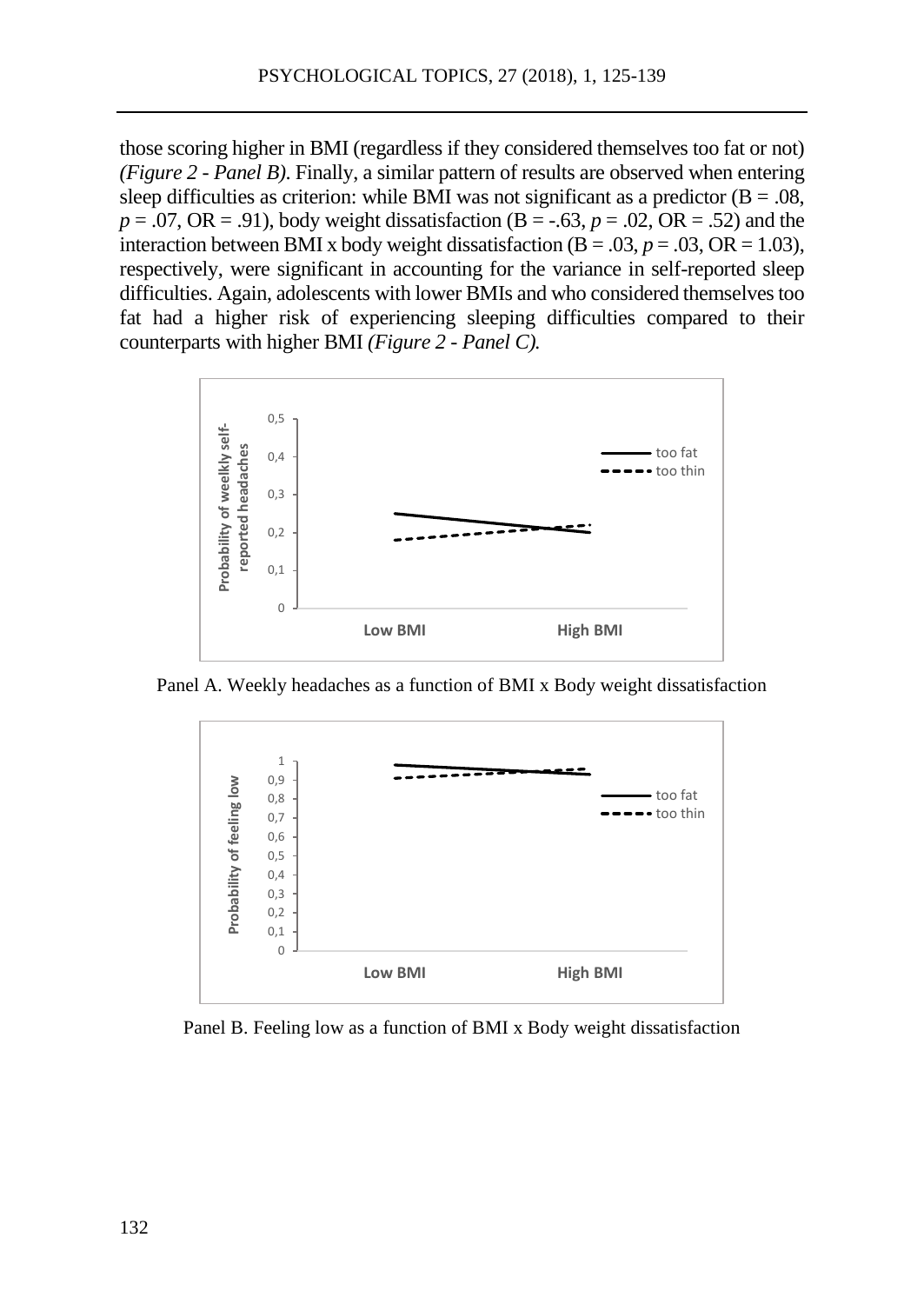

Panel C. Sleeping difficulties as a function of BMI x Body weight dissatisfaction

*Figure 2.* BMI and body weight dissatisfaction as predictors for health complaints (Panel A, B, and C).

### **Discussion**

The present study sought to investigate the intricate relationship between dissatisfaction with body weight and different physical and psychological health complaints in a representative cohort of Romanian adolescents. This brings a valuable contribution to the literature, as it is the first research to investigate the relationship between weight status and dieting, further deepening into the interrelations between BMI, dissatisfaction and unhealthy dieting. We showed that BMI and weight dissatisfaction - evaluating oneself as being too fat, jointly contributed to predicting both physical and psychological health complaints, which is consistent to previous reports in the literature.

The first results point to the fact that there are a relatively high number of adolescents who think they are "too fat" (15% of both genders) even though their BMI falls within the normal range. Still, the majority of adolescents feeling dissatisfied with their body were in the overweight/obese category (50% of boys and 66% of girls). These findings are difficult to compare with international data, as the studies on the prevalence of body weight dissatisfaction in normal weight adolescents are scarce. Still, related data in Ireland HBSC country report points to similar conclusions, showing that 13% of non-overweight Irish children aged 10-17 said they were on a diet in 2010 (Kelly, Molcho, Doyle, & Nic Gabhainn, 2010); which increased to 16% in 2014 (Gavin et al., 2015). Our results are also in line with those reported in the meta-analysis conducted by Weinberger, Kersting, Riedel-Heller, and Luck-Sikorski (2016) in which body weight dissatisfaction was considerable higher in overweight and obese compared to non-obese adults and in women rather than in men. Overall, these results are worrisome, as body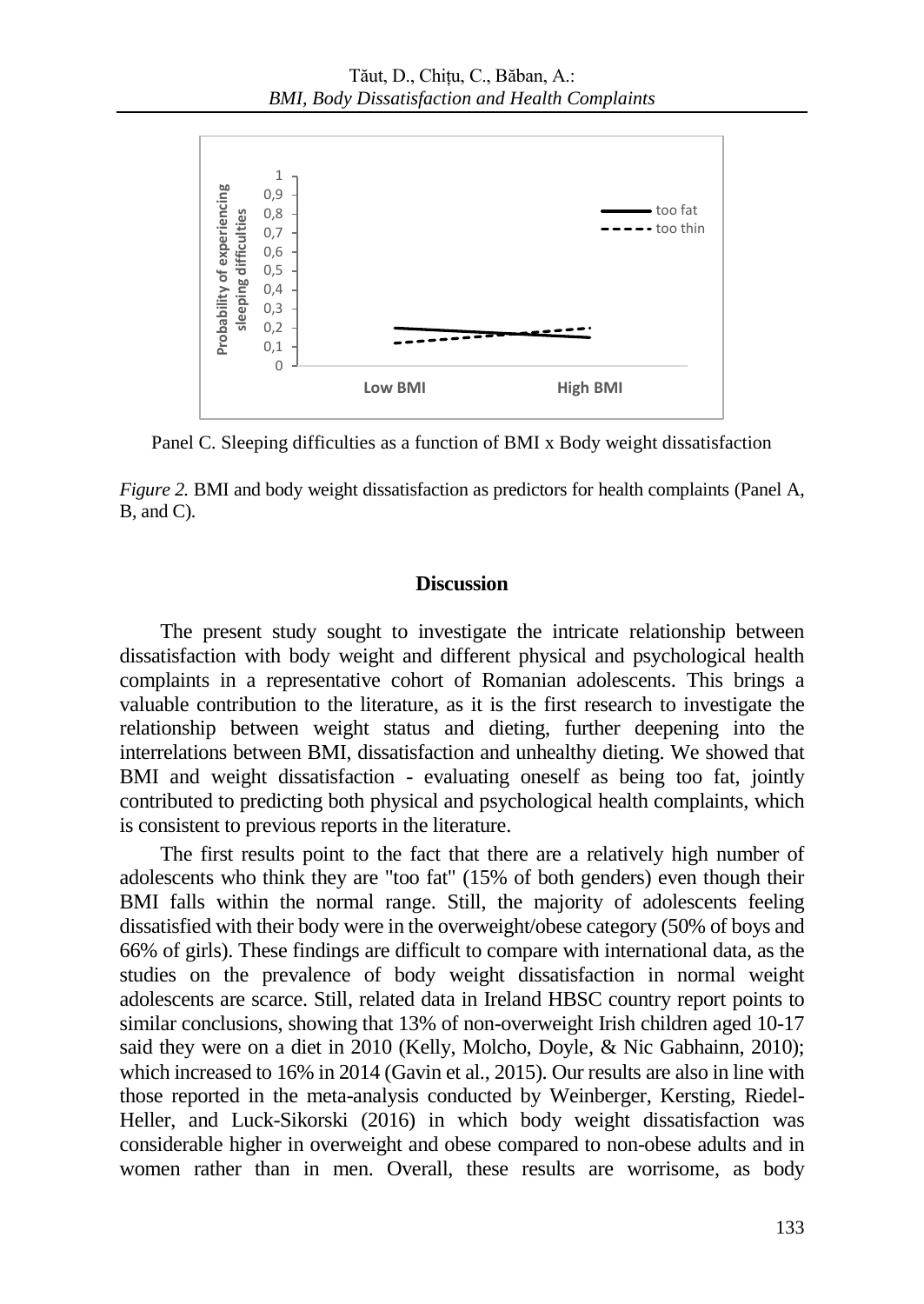dissatisfaction is not only a consequence of obesity but also a well-known trigger of strict dieting practices which are often unhealthy (Goldfield et al., 2010). It is also a starting point of well-documented risk of eating disorders (Polivy & Heatherton, 2015) and of further depressive symptoms (Brausch & Guttierrez, 2009).

Indeed, our study shows that in adolescents with lower BMIs, body dissatisfaction was associated with a higher risk of using smoking and skipping meals in order to lose weight. Still, the same relationship was not evident for adolescents with higher BMIs. This delineates an at-risk group for eating disorders, who despite not having weight-related problems, have body image preoccupations and make use of problematic dieting strategies bearing consequences for health on the long term (Wertheim, Koerner, & Paxton, 2001). The present results should not come as a surprise, as previous research showed that body image disturbance increased the risk for smoking initiation in adolescent girls (Clark et al., 2005). Also, dissatisfaction with weight and shape was associated with excessive physical activity (Holland, Brown,  $\&$  Keel, 2014) and use of laxatives, diuretics or diet pills even if adolescents were aware of their potentially harmful effects (Rudd & Lennon, 2000).

Adolescents with normal body weights who think they are too fat also report somatic and psychological complaints. In particular, those feeling "too fat" had more headache complaints and sleeping difficulties, but more important, they reported "feeling low" more often than those satisfied with body weight. Although we did not assess the prevalence of depressive symptoms, the present results suggest that body weight dissatisfaction is associated with a range of complaints similar to depression, a replica of a well-documented relationship between depression and body weight concerns (Goldfield et al., 2010). Interestingly, previously described relationships between body weight dissatisfaction, dieting strategies and health complaints in the overweight and obese groups were not evident in our research, even though there was a higher percentage of overweight/obese adolescents who were dissatisfied with their body weight. One explanation would be that we took into consideration both genders even though body ideal is different for boys and girls. Whereas girls value a thin ideal, boys learn to value muscular body shapes, are concerned more with the weight of their abdominal, back, and arm muscles, and are less likely to endorse attitudes of body dissatisfaction when questions regarding general weight are addressed (Karazsia, Murnen, & Tylka, 2017; McCreary, 2007; McCreary, Saucier, & Courtenay, 2005). Coupled with a relatively low representation of the overweight and obese population in our sample, this might lead to the conclusion that a relationship between dissatisfaction and high BMI was too weak to reach conventional significance. We plan to conduct a further study to investigate the dynamics of these constructs for boys and girls separately.

Although there are some important advances brought by this study, it also bears some limitations. As it is a cross-sectional cohort study, we cannot draw inferences regarding the temporal sequence in which the relations occur between BMI, weight dissatisfaction, dieting strategies, and health complaints. Although there is ample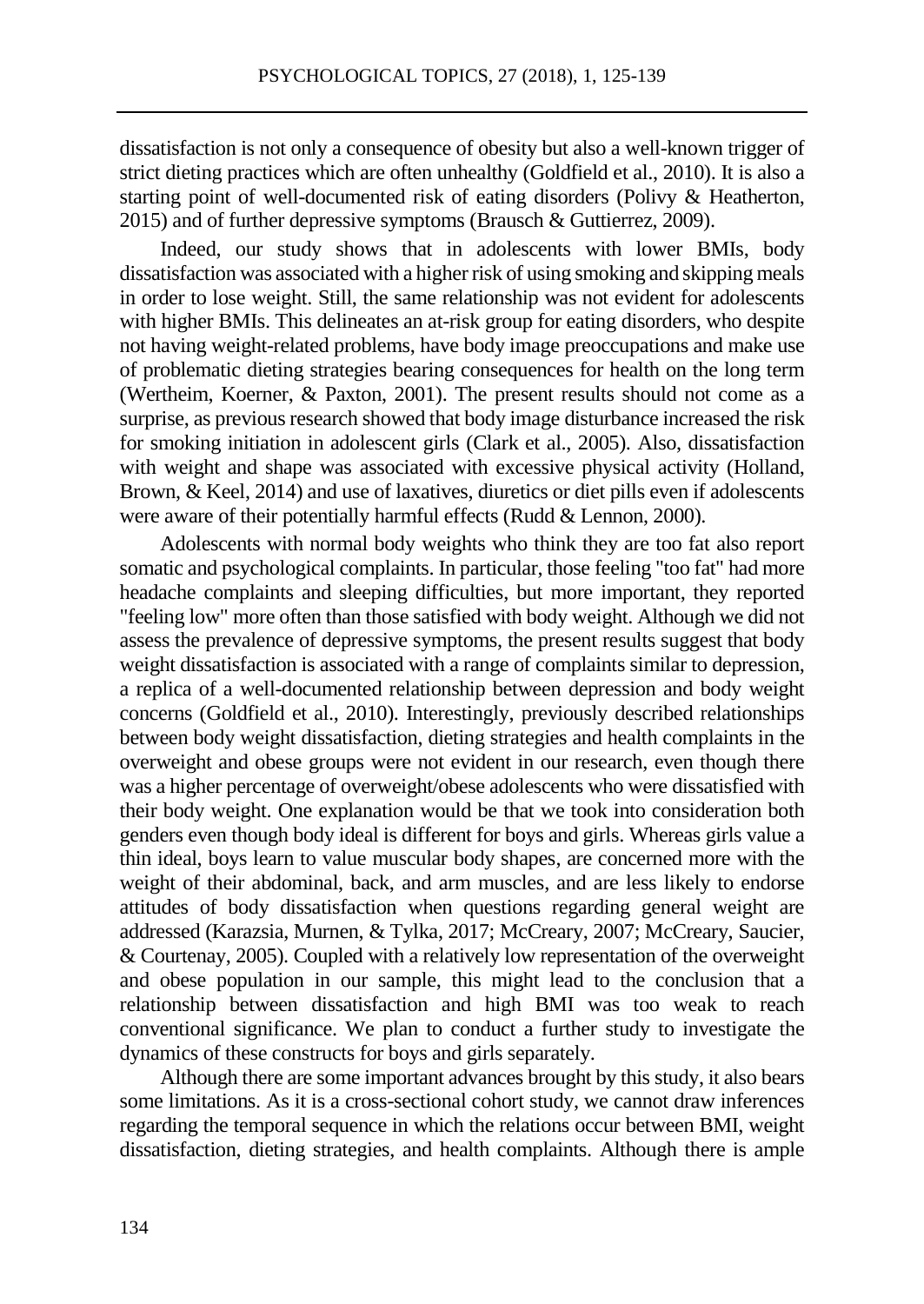literature discussing the role of body image and weight dissatisfaction in the onset of dieting and further psychological complaints, studies should test longitudinally how these variables influence each other. Also, BMI was calculated based on self-report data, which might lead to problems in detecting the actual prevalence of overweight/obesity in the selected sample. Finally, other types of psychopathology (e.g. depression, anxiety disorders), medical conditions, and developmental changes associated with puberty and adolescents, or perceived stress/exposure to stress were not tested or controlled and might have influenced the pattern of results. In particular, bodily changes associated with maturation might explain various health complaints including those specific to depression (Patton & Viner, 2007).

# **Conclusion**

The present results point to the need of paying more attention to non-obese adolescents, who also seem to display body weight concerns, associated dieting behaviours, and health complaints. What might begin as an effort to lose weight or gain the approval of peers may become a long term habit, more difficult to tackle. Interventions informed by research should aim to address body weight concerns and to equip adolescents with skills in order to critically appraise body weight ideals and to seek informed help when dealing with overweight and obesity.

### **References**

- Attie, I., & Brooks-Gunn, J. (1989). Development of eating problems in adolescent girls: A longitudinal study*. Developmental Psychology, 25*(1), 70.
- Brausch, A. M., & Guttierrez, P. M. (2009). The role of body image and disordered eating as risk factors for depression and suicidal ideation in adolescents. *Suicide & Life-Threatening Behavior, 39*(1), 58-71.
- Byely, L., Archibald, A. B, Graber, J., & Brooks-Gunn, J. (2000). A prospective study of familial and social influences on girls' body image and dieting. *The International Journal of Eating Disorders, 28*(2), 155-164.
- Cash, T. F. (2012). Cognitive-behavioral perspectives on body image. In T. F. Cash (Ed.), *Encyclopedia of body image and human appearance* (pp. 334-342). London, UK, and San Diego, CA: Academic Press.
- Clark, M. M., Croghan, I. T., Reading, S., Schroeder, D. R., Stoner, S. M., Patten, C. A., & Vickers, K. S. (2005). The relationship of body image dissatisfaction to cigarette smoking in college students. *Body Image, 2*(3), 263-270.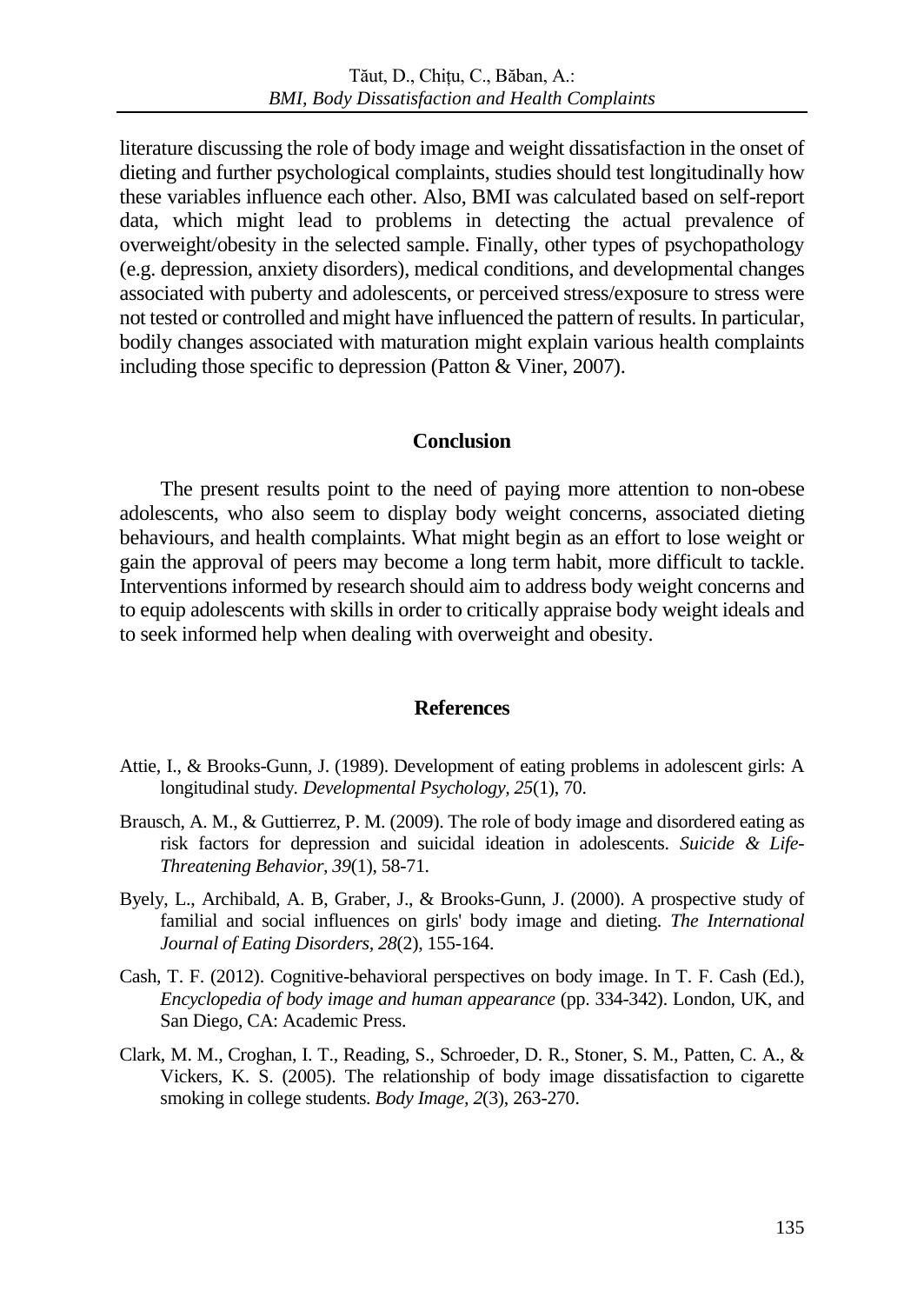- Cole, T. J., Bellizzi, M. C., Flegal, K. M, & Dietz, W. H. (2000). Establishing a standard definition for child overweight and obesity worldwide: International survey. *British Medical Journal, 320*(7244), 1240-1243.
- Cooley, E. J., & Torey, T. (2001). Disordered eating in college freshman women: A prospective study. *Journal of American College Health, 49*(5), 229-235.
- Currie, C., Inchley, J., Molcho, M., Lenzi, M., Veselska, Z., & Wild, F. (Eds.) (2014). *Health behaviour in school-aged children (HBSC), study protocol: Background, methodology and mandatory items for the 2013/14 Survey*. St Andrews: Child and Adolescent Health Research Unit (CAHRU), University of St Andrews.
- Currie, C., Nic Gabhainn, S., Godeau, E., Roberts, C., Smith, R., Currie, D., … Barnekow, V. (Eds.) (2006). *Health behaviour in school-aged children: A WHO cross-national study (HBSC), research protocol for the 2005/06 Survey*. Edinburgh: Child and Adolescent Health Research Unit (CAHRU), The University of Edinburgh.
- Denniston, C., Roth, D., & Gilroy, F. (1992). Dysphoria and body image among college women. *International Journal of Eating Disorders, 12*(4), 449-452.
- Field, A. E. (2004). Risk factors for eating disorders: An evaluation of the evidence. In K. Thompson (Ed.), *Handbook of eating disorders and obesity* (pp. 17-32). Hoboken, NJ: John Wiley and Sons.
- French, S. A., Perry, C. L., Leon, G. R., & Fulkerson, J. A. (1994). Food preferences, eating patterns, and physical activity among adolescents: Correlates of eating disorders symptoms. *Journal of Adolescent Health, 15*(4), 286-294.
- Gavin, A., Keane, E., Callaghan, M., Molcho, M., Kelly, C., & Nic Gabhainn, S. (2015). *The Irish health behaviour in school-aged children (HBSC) study 2014*. Department of Health. Retrieved from http://health.gov.ie/wp-content/uploads/2015/12/HBSC2014 web2.pdf
- Goldfield, G., Moore, C., Henderson, K., Buchholz, A., Obeid, N., & Flament, M. (2010). Body dissatisfaction, dietary restraint, depression, and weight status in adolescents. *Journal of School Health, 80*(4), 186-192.
- Grogan, S. (1999). *Body image: Understanding body dissatisfaction in men, women and children*. London: Routledge.
- Hamilton, K., & Waller, G. (1993). Media influences on body weight estimation in anorexia and bulimia. An experimental study. *The British Journal of Psychiatry, 162*(6), 837- 840.
- Heatherton, T. F., Mahamedi, F., Striepe, M., Field, A. E., & Keel, P. (1997). A 10-year longitudinal study of body weight, dieting, and eating disorder symptoms. *Journal of Abnormal Psychology, 106*(1), 117.
- Heinberg, L. J., & Thompson, J. K. (1995). Body image and televised images of thinness and attractiveness: A controlled laboratory investigation. *Journal of Social and Clinical Psychology, 14*(4), 325-338.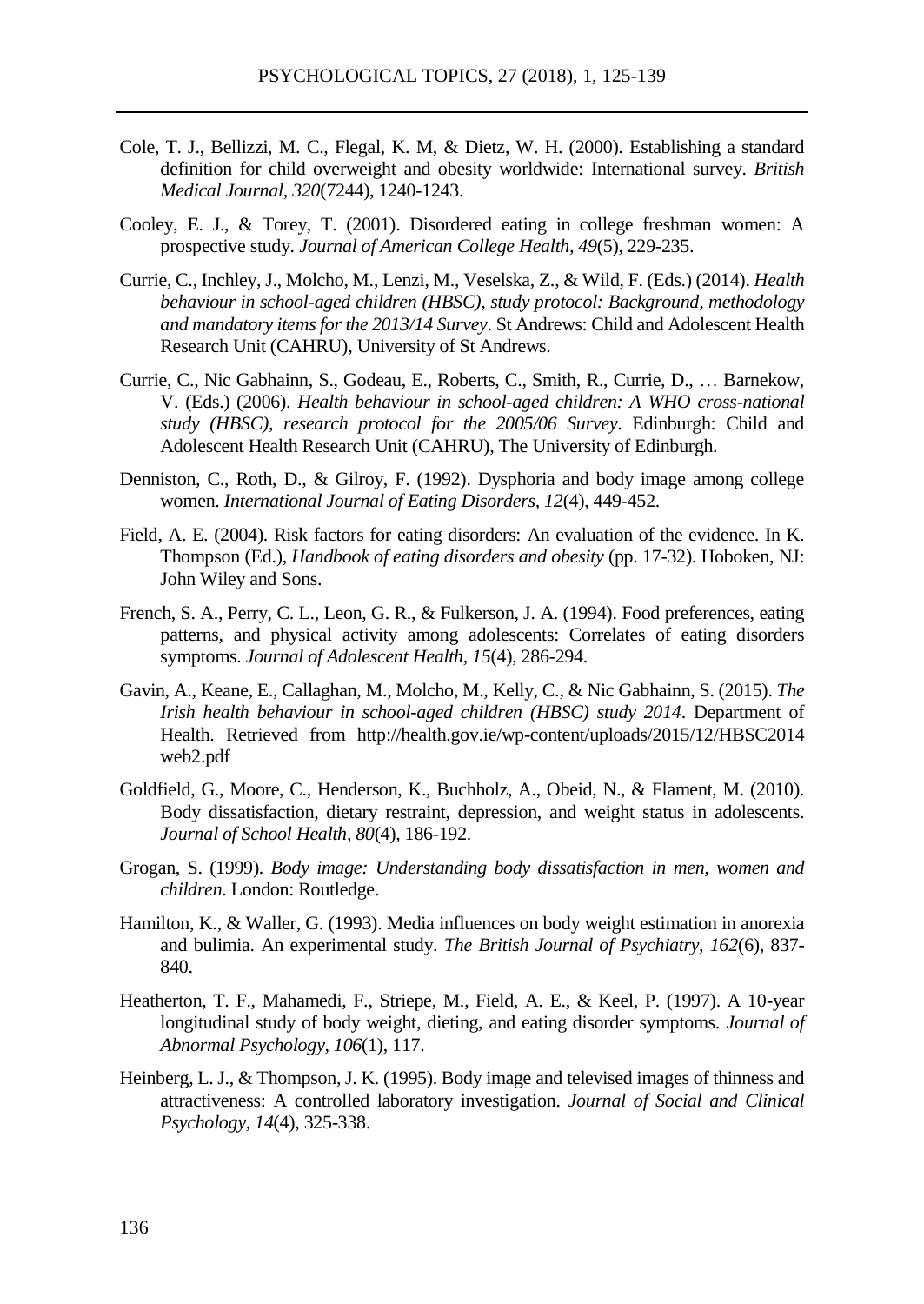- Holland, L. A., Brown, T. A., & Keel, P. K. (2014). Defining features of unhealthy exercise associated with disordered eating and eating disorder diagnoses. *Psychology of Sport and Exercise, 15*(1), 116-123.
- Irving, L. M. (1990) Mirror images: Effects of the standard of beauty on the self-and bodyesteem of women exhibiting varying levels of bulimic symptoms. *Journal of Social and Clinical Psychology, 9*(2), 230-242.
- Karazsia, B. T., Murnen, S. K., & Tylka, T. L. (2017). Is body dissatisfaction changing across time? A cross-temporal meta-analysis. *Psychological Bulletin, 143*(3), 293-320.
- Kelly, C., Molcho, M., Doyle, P., & Nic Gabhainn, S. (2010). Psychosomatic symptoms among school children. *International Journal of Adolescent Medicine and Health, 22*(2), 229-236.
- Killen, J. D., Taylor, C. B., Hayward, C., Haydel, K. F., Wilson, D. M., Hammer, L., … Strachowski, D. (1996). Weight concerns influence the development of eating disorders: A 4-year prospective study*. Journal of Consulting and Clinical Psychology, 64*(5), 936- 940.
- Lowery, S. E., Kurpius, S. E. R., Befort, C., Blanks, E. H., Sollenberger, S., Nicpon, M. F., & Huser, L. (2005). Body image, self-esteem, and health-related behaviors among male and female first year college students*. Journal of College Student Development*, *46*(6)*,*  612-623.
- McCreary, D. R. (2007). The Drive for Muscularity Scale: Description, psychometrics, and research findings. In J. K. Thompson & G. Cafri (Eds.), *The muscular ideal: Psychological, social, and medical perspectives* (pp. 87-106). Washington, DC: American Psychological Association.
- McCreary, D. R., Saucier, D. M., & Courtenay, W. H. (2005). The drive for muscularity and masculinity: Testing the associations among gender role traits, behaviors, attitudes, and conflict. *Psychology of Men & Masculinity*, *6*(2), 83-94.
- Meland, E., Haugland, S., & Breidablik, H. J. (2007). Body image and perceived health in adolescence*. Health Education Research, 22*(3), 342-350.
- Mellor, D., McCabe, M., Ricciardelli, L., & Merino, M. E. (2008). Body dissatisfaction and body change behaviors in Chile: The role of sociocultural factors. *Body Image, 5*(2), 205-215.
- Muth, J. L., & Cash, T. F. (1997). Body image attitudes: What difference does gender make? *Journal of Applied Social Psychology*, *27*(16), 1438-1452.
- Neumark-Sztainer, D., Story, M., Resnick, M. D., & Blum, R. W. (1996). Correlates of inadequate fruit and vegetable consumption among adolescents. *Preventive Medicine, 25*(5), 497-505.
- Neumark-Sztainer, D., Wall, M., Story, M., & Standish, A. R. (2011). Dieting and unhealthy weight control behaviors during adolescence: Associations with 10-year changes in body mass index. *Journal of Adolescent Health, 50*(1), 80-86.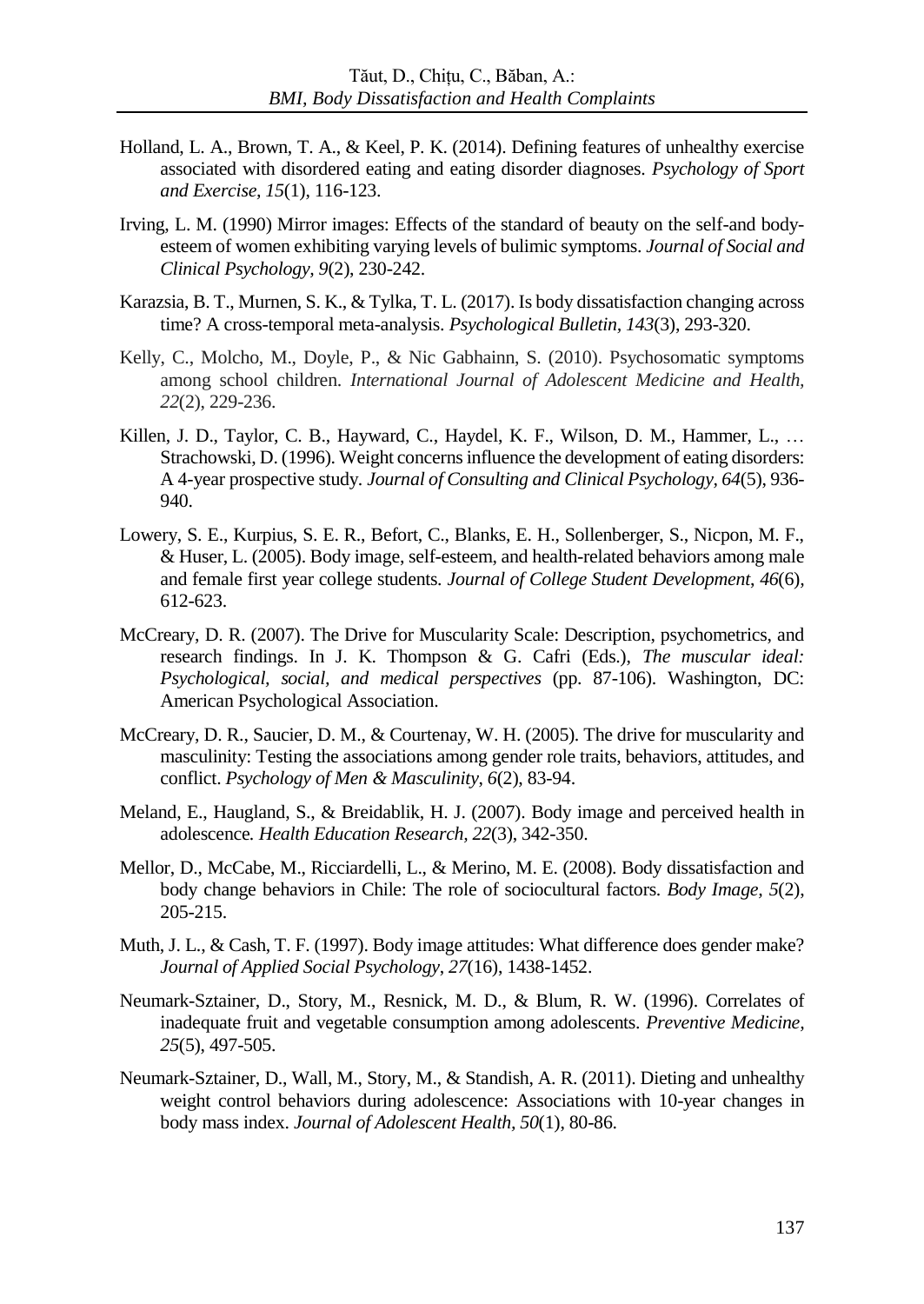- Patton, G. C., Johnson-Sabine, E., Wood, K., Mann, A. H., & Wakeling, A. (1990). Abnormal eating attitudes in London schoolgirls - a prospective epidemiological study: Outcome at twelve month follow-up. *Psychological Medicine, 20*(2), 393-394.
- Patton, G., & Viner, R. (2007). Pubertal transitions in health. *The Lancet, 369*(9567), 1130- 1139.
- Polivy J., & Heatherton, T. (2015) Spiral model of dieting and disordered eating. In T. Wade (Ed.), *Encyclopedia of feeding and eating disorders*(pp. 791-793). Singapore: Springer.
- Polivy, J., & Herman, C. P. (2002). Causes of eating disorders. *Annual Review Psychology*, *53*(1), 187-213.
- Posavac, H. D., Posavac, S. S., & Posavac, E. J. (1998). Exposure to media images of female attractiveness and concern with body weight among young women. *Sex Roles*, 38(3-4), 187-201.
- Richins, M. L. (1991). Social comparison and the idealized images of advertising. *Journal of Consumer Research, 8*(1), 71-83.
- Rudd, N. A., & Lennon, S. J. (2000). Body image and appearance-management behaviors in college women. Clothing *& Textiles Research Journal, 18*(3), 152-162.
- Schwartz, M. B., & Brownell, K. D. (2004). Obesity and body image. *Body Image*, *1*(1), 43- 56.
- Stice, E., & Agras, W. S. (1998). Predicting the onset and remission of bulimic behaviors in adolescence: A longitudinal grouping analysis. *Behavior Therapy, 29*(2), 257-276.
- Stice, E., Hayward, C., Cameron, R. P., Killen, J. D., & Taylor, C. B. (2000). Body-image and eating disturbances predict onset of depression among female adolescents: A longitudinal study. *Journal of Abnormal Psychology, 109*(3), 438-444.
- Stice, E., & Shaw, E. H. (2002). Role of body dissatisfaction in the onset and maintenance of eating pathology. A synthesis of research findings. *Journal of Psychosomatic Research, 53*(5), 985-993.
- Thompson, J. K., & Altabe, M. (1991). Psychometric qualities of the Figure Rating Scale. *International Journal of Eating Disorders, 10*, 615-619
- Thompson, J. K., Heinberg, L. J., Altabe, M. N., & Tantleff-Dunn, S. (1999). *Exacting beauty: Theory, assessment and treatment of body image disturbance*. Washington, DC: American Psychological Association.
- Thornton, B., & Maurice, J. (1997). Physique contrast effect: Adverse impact of idealized body images for women. *Sex Roles, 37*(5-6), 433-439.
- Tiggemann, M. (2004). Body image across the adult lifespan: Stability and change. *Body Image: An International Journal of Research, 1*(1), 29-41.
- Weinberger, N. A., Kersting, A., Riedel-Heller, S. G., & Luck-Sikorski, C. (2016). Body dissatisfaction in individuals with obesity compared to normal-weight individuals: A systematic review and meta-analysis. *Obesity Facts, 9*(6), 424-441.